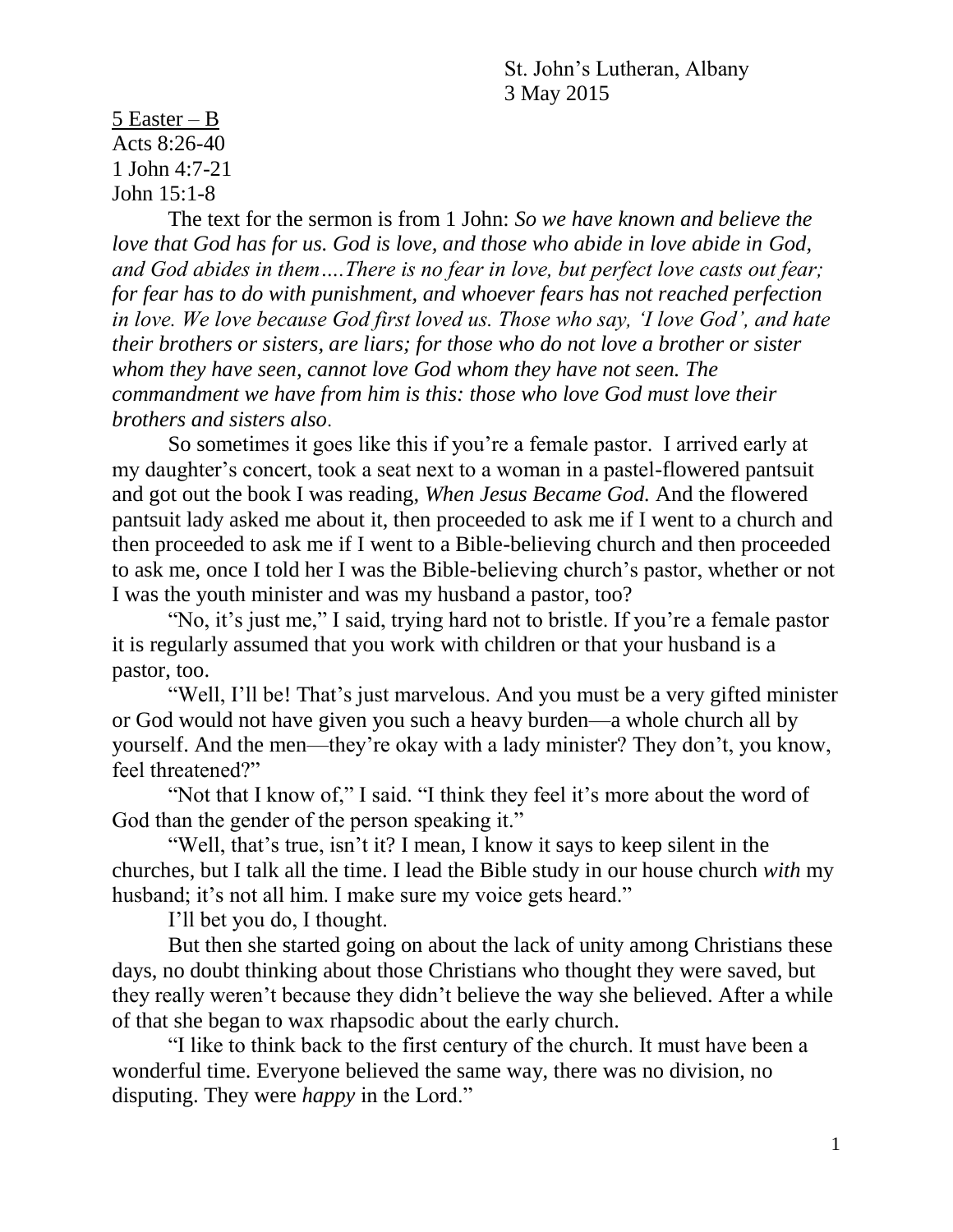I bit my tongue. I didn't bring up the early church heresies: Docetism, ebionism, Gnosticism, only three of the earliest little viruses that got into the hard drive of the early church and created havoc—hence the need for the Council of Nicaea. I didn't mention that, even in the New Testament book of Acts people are quarreling over whether circumcision is good or bad, over whether or not to let the Gentiles join the Jesus club.

I didn't bring up Paul's anger at the Corinthians and the Galatians. Or the appearance of what was called "the household code" in four New Testament epistles, dictating, among other things that women were to be submissive to their husbands and slaves were to honor their masters.

"I like that passage in Colossians," she was going on dreamily, "*with gratitude in your heart sing psalms, hymns and spiritual songs to God.* I like to imagine all those happy Christians singing."

\*\*\* \*\*\* \*\*\* \*\*\*

"All those happy Christians singing."

You know, I wrestle with the book of Acts. This means that every Easter season, when our First Lessons come not from the Hebrew scriptures but from this New Testament book that charts the growth of the early church, I struggle to write the sermons.

Now we always say that the stories in Acts recount the beginnings of the church which is more or less true, but a little simplistic. The Lutheran Study Bible says that Acts "traces the growth of the church from a small group of Jewish believers in Jerusalem to a worldwide movement that included both Jews and Gentiles."

That's a better description, but still it doesn't really tell you the whole story of Acts. Sure, there are a lot of healings; there are a lot of baptisms. There's the story of Paul's conversion and his ministry, and of the Council at Jerusalem at which it's determined Gentiles need not follow customary Jewish diet laws.

But it's not all mission and ministry. There's a lot of violence in Acts. The apostles are getting stoned or killed or arrested or flogged or ship-wrecked all throughout. There's a lot of contention in Acts. And frankly, we can trace the roots of virulent anti-Judaism that paint Jews as Christ-killers directly to these early chapters in Acts. Do you remember how, just a couple of Sundays ago, Peter addresses the Jews in the temple and he says to them, "You Israelites…you rejected the Holy and Righteous one and asked to have a murderer given to you and you killed the Author of life."

Christians really do need to be mindful of how often Jews are negatively portrayed in our sacred writings. And we must also bear in mind that Peter was speaking to fellows Jews as an observant Jew himself. The corrective we need always, always to bear in mind is found in St. Paul's own words in Romans when he is bold to proclaim the inscrutability of God's salvation for all: "O, the depth of the riches and wisdom and knowledge of God! 'For who has known the mind of God?""